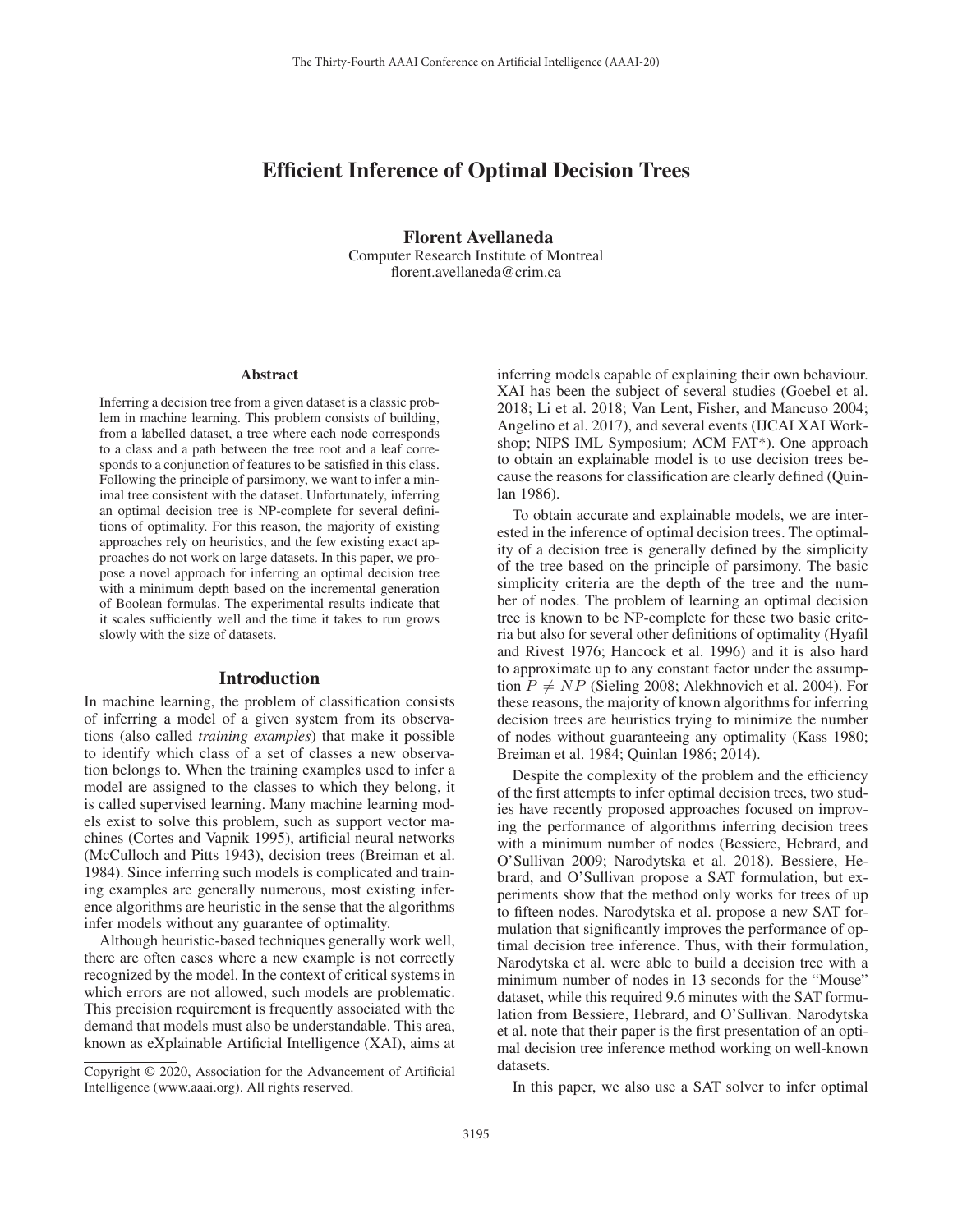trees, but our approach has two differences from the two aforementioned papers. The first is that we will generate the Boolean formulas incrementally. Instead of attempting to process all the training examples at once, we iteratively infer a decision tree from their subset (initially it is an empty set) and use active inference to refine it when it is not consistent with the training examples. The second difference is that we choose the depth of the tree as a criterion of simplicity. This criterion of simplicity allows for more efficient Boolean formulations. Hence, our algorithm can process the "Mouse" dataset in only 20 milliseconds and well-known datasets that were considered too large to infer optimal decision trees can now be processed by our algorithm.

Other studies were carried out on a problem similar to ours: inferring decision trees with a given depth such that the total classification error on the training examples is minimal (Bertsimas and Shioda 2007; Bertsimas and Dunn 2017; Verwer and Zhang 2019). These approaches use, as we do, the depth of the tree as a criterion of simplicity, but address the problem of complexity by setting a maximum depth. We show that our approach can infer decision trees with a better accuracy.

The paper is organized as follows. First, to formalize the approach, we provide definitions related to decision trees. Then, we give a new Boolean formulation for passive inference of a decision tree from a set of training examples. Next, we propose an incremental way of generating the Boolean formulas which ensures that the proposed approach scales to large datasets. Finally, we report several experiments comparing our approach to other approaches and summarize our main findings.

### **Definitions**

Let  $\mathcal{E} = \{e_0, ..., e_{n-1}\}\$  be a set of *training examples*, that is, Boolean valuations of a set  $\mathcal{F} = \{f_0, ..., f_{m-1}\}\$ of *features*, and let  $\mathcal{E}_0, ..., \mathcal{E}_{c-1}$  be a partition of  $\mathcal E$  into classes. Note that even if we only consider binary features, we can easily handle non-binary features by encoding them in a binary way. A non-Boolean feature  $f$  that can have  $x$  different values can be represented by  $x$  Boolean features: each Boolean feature represents a value that  $f$  can take. Moreover, if the feature f is ordered, like numbers, then each Boolean feature can represent the operator  $\leq$  as the following examples shows.

Example 1. *Let* E *be a set of training examples where each example has a single integer feature f. Let*  $\mathcal{E}_0 = \{(1), (3)\}$ *and*  $\mathcal{E}_1 = \{(4), (5)\}$  *be the partition of*  $\mathcal E$  *into two classes.* Then, we can transform  $\mathcal{E}_0$  and  $\mathcal{E}_1$  into  $\mathcal{E}'_0$  and  $\mathcal{E}'_1$  such that each example has four Boolean features  $f_0', f_1', f_2', f_3'.$  If the feature  $f_0'$  is true, it means that the example is smaller or *equal to*  $\overline{1}$  *for feature*  $f$ ; *if the feature*  $f'_{1}$  *is true, it that the example is smaller or equal to* 3 *for feature* f*, etc. Thus, with this transformation we obtain*  $\mathcal{E}'_0 = \{ (1, 0, 0, 0), (1, 1, 0, 0) \}$ *and*  $\mathcal{E}'_1 = \{ (1, 1, 1, 0), (1, 1, 1, 1) \}.$ 

In the following, we denote by  $\boldsymbol{e}[f]$  the Boolean valuation of the feature  $f \in \mathcal{F}$  in the example  $e \in \mathcal{E}$ . A *decision tree* is a binary tree where each node is labelled with a single feature and each leaf is labelled with a single class. A decision tree is said to be *perfect* if all leaves have the same depth and

all internal nodes have two children. Formally, we denote a perfect decision tree by  $T = (V, V')$  where  $V \in \mathcal{F}^{2^k - 1}$  is the set of internal nodes and  $V' \in \{0, 1, ..., c - 1\}^{2^k}$  is the set of leaves and  $k$  is the depth of the tree. We denote by  $V[i]$  the i<sup>th</sup> node in the tree  $\overline{T}$  and by  $V[1]$  the root of the tree. Then we define  $V[i \times 2]$  as the left child of  $V[i]$  and  $V[i \times 2 + 1]$  as the right child. In a similar way, if  $i \geq 2^{k-1}$ , we define the leaf  $V'[(i-2^{k-1})\times 2]$  as the left child of  $V[i]$ and the leaf  $V'[(i - \hat{2}^{k-1}) \times \hat{2} + 1]$  as the right child. An illustration of this encoding is depicted by Figure 1.

In the rest of this paper, we will say that the node  $v$  is a right ancestor of  $v'$  if the right child of  $v$  is  $v'$  or an ancestor of  $v'$  (and inversely for the left ancestor). We will also say that  $v'$  is a right descendant of v if v is a right ancestor of  $v'$ (and inversely for the left descendant).



Figure 1: Illustration of nodes index coding.

This way of associating a number with each node and leaf may appear complicated, but it will be useful for our Boolean encoding. We will use the semantics associated with binary coding of node indexes to obtain compact SAT formulas.

If T is a decision tree, and  $\mathcal E$  is a set of training examples, we say that T is *consistent* with  $\mathcal{E}$ , denoted  $\mathcal{E} \subseteq T$ , if each example  $e \in \mathcal{E}$  is correctly classified by T. We also say that a system or a decision tree  $T$  is *equivalent* to another  $T'$  if there is no example classified in different classes by  $T$  and  $T'.$ 

## Passive Inference

The exact model inference problem consists of inferring a model equivalent to a given system using observations. The type of the model to be inferred is initially fixed, and we assume that there exists a modelling equivalent to the system to be inferred. There are two types of learning approaches in this area.

The first type is active learning, where the learning algorithm uses an oracle to help correctly infer the model. Generally, the learning algorithm requires that the oracle label new examples and be able to verify if a model corresponds to the system to be inferred. L\* is the most well-known algorithm in this category for inferring deterministic finite automata (Angluin 1987). However, such an oracle is often not possible to have in practice. For this reason, there is a second category which is passive inference. This category consists of inferring a model using only a set of examples. Without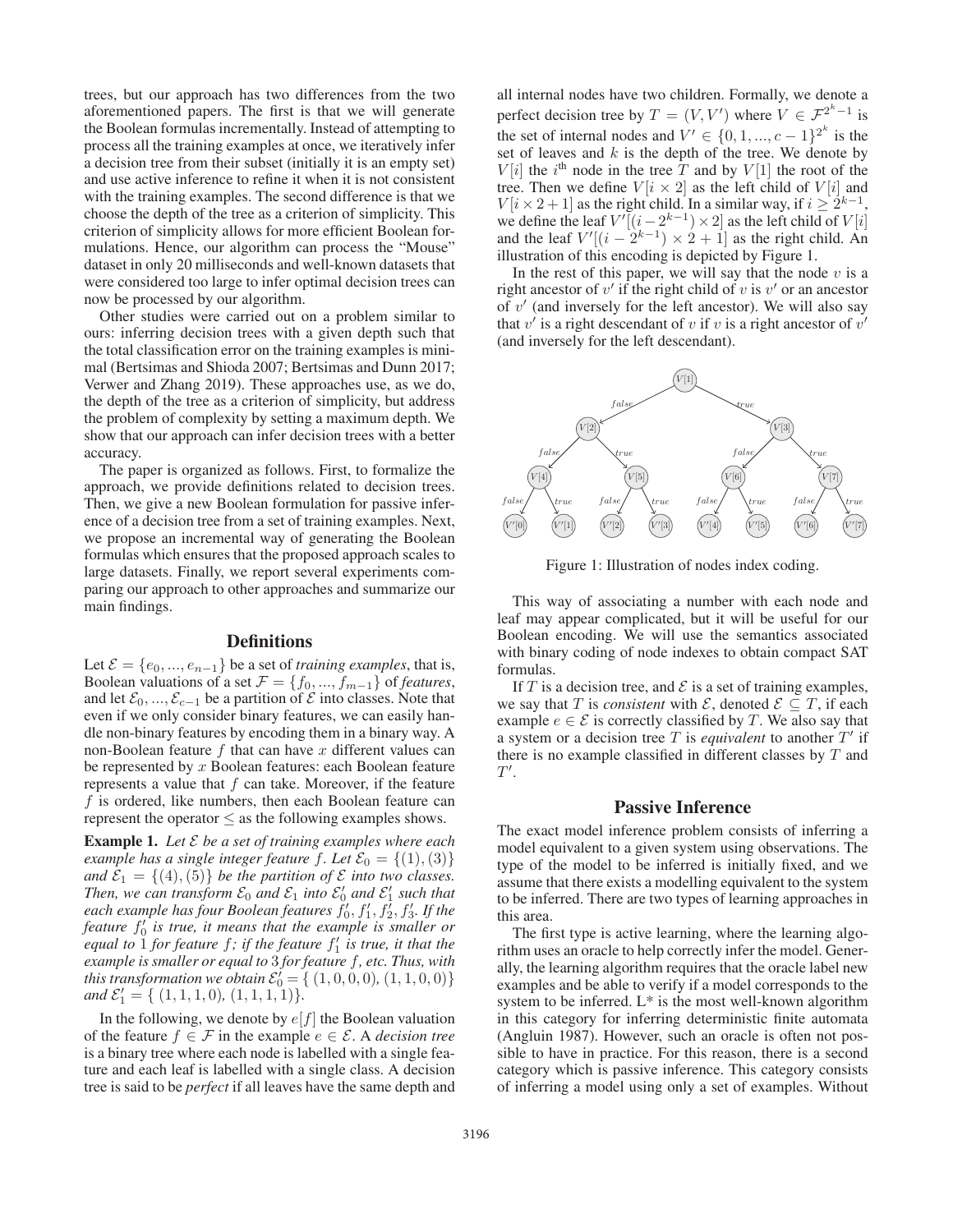oracles, it becomes more difficult to ensure that the inferred model corresponds to the system. However, by following the principle of parsimony and inferring a minimal model, it can generally be shown that if the learning set is representative, then the minimal model will correspond to the system to be inferred.

The notion of "representative" is defined by the notion of a *characteristic sample*:

Definition 1. *Let* T *be a decision tree with a maximal depth of* k *and consistent with the training examples* E*. We say that*  $E$  *is a* characteristic sample *for*  $T$  *if each decision tree* T- *with a maximal depth* k *consistent with* E *is equivalent to* T*.*

If the models to be inferred are decision trees, and a system to be inferred can be represented by a decision tree, a characteristic sample exists:

Theorem 1. *For each decision tree* T*, there is a characteristic sample* E*.*

*Proof.* We can determine a characteristic sample as follows. Initially, we set  $\mathcal{E} = \emptyset$ . Then, while there is a decision tree  $T'$  of depth smaller k such that  $T$  and  $T'$  are not equivalent, we add to  $\mathcal E$  the example  $e$  that is classified differently by  $T$ and  $T'$ . Since the number of decision trees with a maximal depth of  $k$  is finite, this procedure terminates.  $\Box$ 

Note that this theorem still holds when we consider only the perfect decision trees because for each decision tree there exists an equivalent perfect decision tree with the same maximal depth.

In this section, we focus on inferring a decision tree with a maximal depth of  $k$ , consistent with training examples  $\mathcal{E}$ . We will first show how to infer perfect decision trees, and then decision trees that are not necessarily perfect but have a fixed maximum number of nodes.

### Inferring perfect decision trees of a fixed depth

Our SAT encoding to infer perfect decision trees of a fixed depth is based on the way the nodes are indexed. As mentioned in Section "Definitions", the index of a node depends on its position in the tree. In particular, the root node corresponds to the node  $V[1]$ , and for each node  $V[i]$ , the left child corresponds to  $V[i \times 2]$  and the right child to  $V[i \times 2 + 1]$ . This coding has the capability of providing precise information on the position of a node based on the binary coding of its index. Indeed, reading the binary coding of a node from the highest to the lowest weight bit indicates which branches to take when moving from the root to the node. For example, if the binary coding of  $i$  is 1011, then the node  $V[i]$  is reached by taking the right branch of the root, then the left branch, and finally the right branch twice.

The idea of our encoding consists of arranging the training examples in the leaves of the tree while respecting the fact that all training examples placed in the same leaf must belong to the same class. Moreover, if an example is placed in a leaf, then all the right ancestors of that leaf can only be labelled by features true for that example (and conversely for the left ancestors).

The encoding idea is formalized using the following types of Boolean variables.

- $X_{i,j}$ : If the variable  $X_{i,j}$  is true, then the example  $e_i$  is assigned to a leaf that is a right descendant of a node located at depth j. If  $X_{i,j}$  is false, then  $e_i$  is assigned to a leaf that is a left descendant of that node. Note that with this semantics on the variables  $X_{i,j}$ , we have the property that the binary coding  $(X_{i,0}X_{i,1}...X_{i,k-1})$ , denoted  $X_i$ , corresponds to the index of the leaf where the example  $e_i$ belongs, i.e., if  $X_i = v$ , then the example  $e_i$  is assigned to the leaf  $V'[v]$ . We also denote by  $X_i[..a]$  the number formed by the binary coding of  $(1X_{i,0}X_{i,1}...X_{i,a-1})$ .
- $F_{i,j}$ : If  $F_{i,j}$  is true, then the node  $V[i]$  is labelled with the feature  $f_i$ .
- $C_{i,j}$ : If  $C_{i,j}$  is true, then the leaf  $V'[i]$  is labelled with the class j.

We then use the following set of clauses to formulate constraints that a perfect decision tree of depth  $k$  should satisfy. For each  $i \in [1, 2^k - 1]$ , we have the clauses:

$$
F_{i,0} \vee F_{i,1} \vee \dots \vee F_{i,m-1} \tag{1}
$$

These clauses mean that each node should have at least one feature.

For each  $i \in [1, 2^k - 1]$  and all features  $f_a, f_b$  such that  $0 \le a < b < m$ , we have the clauses:

$$
\neg F_{i,a} \lor \neg F_{i,b} \tag{2}
$$

These clauses mean that each node has at most one feature.

For every i and a such that  $e_i[a]=0$ , and each  $j \in [0, k-1]$ , we have:

$$
X_{i,j} \Rightarrow \neg F_{X_i[..j],a} \tag{3}
$$

And for every i and a such that  $e_i[a]=1$ , and each  $j \in$  $[0, k - 1]$ , we have:

$$
\neg X_{i,j} \Rightarrow \neg F_{X_i[..j],a} \tag{4}
$$

These formulas add the constraint that some features cannot be found in certain nodes depending on where the training examples are placed in the decision tree. We use the binary coding of the index of a leaf to determine which nodes in the tree are its ancestors. Thus, all the ancestor nodes for which the right branch has been taken cannot be labelled with features that must be false (formula (3)). In the same way, all the ancestor nodes for which the left branch has been taken cannot be labelled with features that must be true (formula (4)). Note that it is not trivial to translate these formulas into clauses, but we show in Algorithm 1 how it could be done. This algorithm performs a depth-first search of the perfect decision tree in a recursive way. The variable  $q$  corresponds to the index of the current node and  $\neg clause$ constrains such that  $X_i$  corresponds to the index of a  $q$ successor. Each time the algorithm visits a node  $q$ , it adds constraints on the features that can be labelled with this node based on where  $e_i$  is placed in the left or right branch of q. If  $e_1$  is placed in the left branch, then q cannot contain a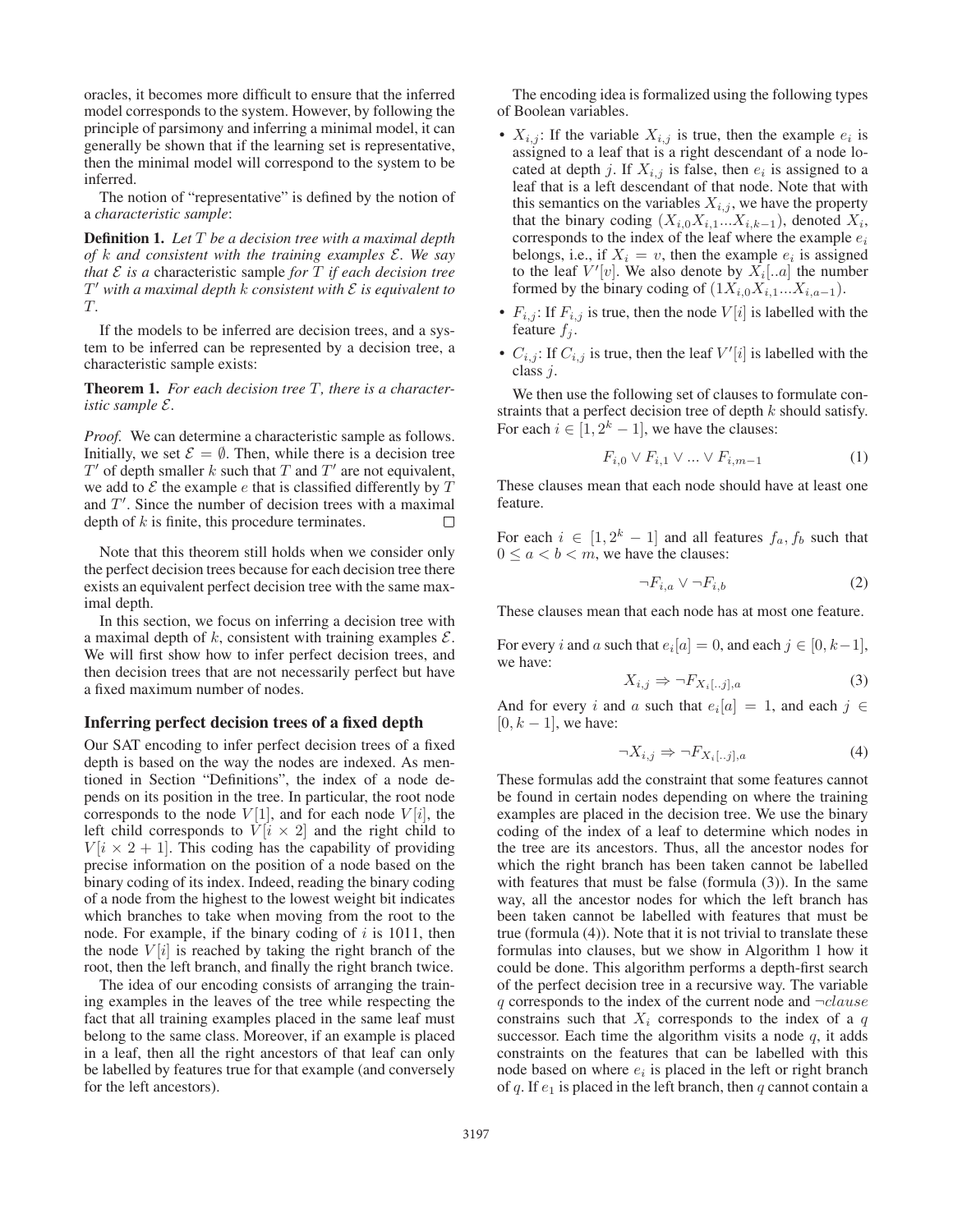feature that is true for  $e_i$  and vice versa with the right branch.

For each  $e_i \in \mathcal{E}_a$  with  $a \in [0, c-1]$  and each integer  $v \in$  $[0, 2<sup>k</sup> - 1]$ , we have:

$$
(X_i = v) \Rightarrow C_{v,a} \tag{5}
$$

And for each  $e_i \in \mathcal{E}_a$ , each integer  $v \in [0, 2^k - 1]$ , and  $a' \neq a$  we have:

$$
(X_i = v) \Rightarrow \neg C_{v,a'} \tag{6}
$$

These formulas assign the classes to the leaves according to the placement of the training examples in the decision tree. Again, since it is not trivial to translate these formulas into clauses, we show in Algorithm 2 how it could be performed. This algorithm performs a depth-first search of the perfect decision tree such that when it reaches a leaf,  $\neg clauses$  corresponds to the index of that leaf. After that, for each leaf, the algorithm generates the constraints that if  $e_i$  is present in that leaf, then the leaf must have the same class as  $e_i$ .

### Algorithm 1 (GenerateFeatureConstraints)

**Input:** A new example  $e_i$ , a clause *clause*, an index node  $q$ , the depth of the tree  $lvl$  already considered. Initially,  $clause = \emptyset, q = 1$  and  $lvl = 0$ .

Output: Clauses for formulas (3) and (4) for a new example  $e_i$ 

1:  $result \leftarrow true$ 2: if  $lvl = k$  then 3: return result 4: end if 5: for all  $f \in [0, m-1]$  such that  $e_i[f] = 0$  do 6:  $result \leftarrow result \wedge (clause \vee \neg X_{i, lvl} \vee \neg F_{q,f})$ 7: end for 8:  $result \leftarrow result \wedge GenerateFeatureConstraints($  $e_i$ , (clause  $\vee \neg X_{i, lvl}$ ),  $q \times 2 + 1, lvl + 1$ ) 9: for all  $f \in [0, m-1]$  such that  $e_i[f] = 1$  do 10:  $result \leftarrow result \wedge (clause \vee X_{i,lvl} \vee \neg F_{q,f})$ 11: end for 12:  $result \leftarrow result \wedge GenerateFeatureConstraints($  $e_i$ , (clause  $\vee X_{i, lvl}$ ),  $q \times 2, lvl + 1$ ) 13: return result

#### Minimizing the number of nodes

A perfect decision tree has the constraint that all leaves have the same depth. In practice, this constraint leads to a tree with an unnecessarily high number of nodes. For example, there may be an imperfect decision tree consistent with training examples, with the same maximal depth as the minimal perfect tree, but with fewer nodes. Following the principle of parsimony, considering a tree with the same depth but fewer nodes should be a better model.

In this section, we will see how we can add constraints to set a maximum number of nodes. The idea is to limit the number of leaves assigned to a class in the perfect tree.

Theorem 2. *Let* T *be a decision tree with a maximal depth* k *and* M axNodes *nodes consistent with* E*. Then there exist a perfect decision tree with depth* k *and at most*  $|MaxNodes/2| + 1$  *labelled leaves consistent with*  $\mathcal{E}$ *.* 

#### Algorithm 2 (GenerateClassConstraints)

**Input:** A new example  $e_i \in \mathcal{E}_a$ , a clause *clause*, a node number  $q$ , an integer lvl and an integer lvlMax. Initially,  $clause = \emptyset, q = 0$  and  $lvl = 0$ .

Output: Clauses for formulas (5) and (6) for a new example ei

- 1: if  $lvl = lvlMax$  then
- 2:  $result \leftarrow (clause \vee C_{q,a})$
- 3: for  $\mathcal{E}_{a'} \neq \mathcal{E}_a$  do
- 4:  $result \leftarrow result \wedge (clause \vee \neg C_{q,a'})$
- 5: end for
- 6: return result
- 7: end if
- 8: **return** GenerateClassConstraints(e<sub>i</sub>, clause ∨  $X_{i, lvl}, q \times 2, lvl + 1, lvlMax$  ) ∧ GenerateClassConstraints( $e_i$ , clause  $\vee \neg X_{i, lvl}$ ,  $q \times 2 + 1$ ,  $lvl + 1$ ,  $lvl$ *Max*)

*Proof.* Note that the number of leaves in T is at most  $|MaxNodes/2| + 1$ . We show that the theorem is true by proposing a procedure that makes the tree perfect without adding labelled leaves. The procedure works iteratively: if all leaves are at the same depth  $k$  then  $T$  is perfect and we complete the procedure. Otherwise, there is a leaf  $v$  that is less than depth  $k$  in the tree. In this case, we replace  $v$  with a node labelled with the same feature as the root of the tree. One of its children will be  $v$  and the other will be a leaf without a label.

Note that with each iteration, the number of nodes increases strictly, but the maximal depth of the tree can never exceed  $k$ . Thus, the termination of this procedure is guaran- $\Box$ teed.

Thanks to Theorem 2, we know that searching for a decision tree with a maximum depth of  $k$  and with a maximum of  $MaxNodes$  nodes is equivalent to searching for a perfect decision tree with a depth of  $k$  and limiting the number of labelled leaves to  $|MaxNodes/2| + 1$ .

To add the constraint of the maximum number of labelled leaves, we add two types of additional variables. The variables  $U_i$  which are true if a class is assigned to the leaf i, and the variables  $H_{i,0}, H_{i,1}, ..., H_{i,MaxNodes+1}$  which will be used to count, with unary coding, the number of leaves labelled by a class. The variable  $H_{i+1,j}$  will be true if there are at least  $j$  leaves labelled by a class among the first  $i$  leaves.

The clauses encoding the new constraint are as follows: For each  $i \in [0, 2^k - 1]$  and each class  $a \in [0, c - 1]$ , we have the clauses:

$$
\neg C_{i,a} \lor U_i \tag{7}
$$

These clauses assign the true value to  $U_i$  if the leaf i is labelled with a class.

For each  $i \in [0, 2^k-1]$  and each class  $j \in [0, MaxNodes +$ 1], we have the clauses:

$$
\neg H_{i,j} \lor H_{i+1,j} \tag{8}
$$

These clauses propagate the fact that if  $H_{i,j}$  is true, then  $H_{i+1,j}$  is also true.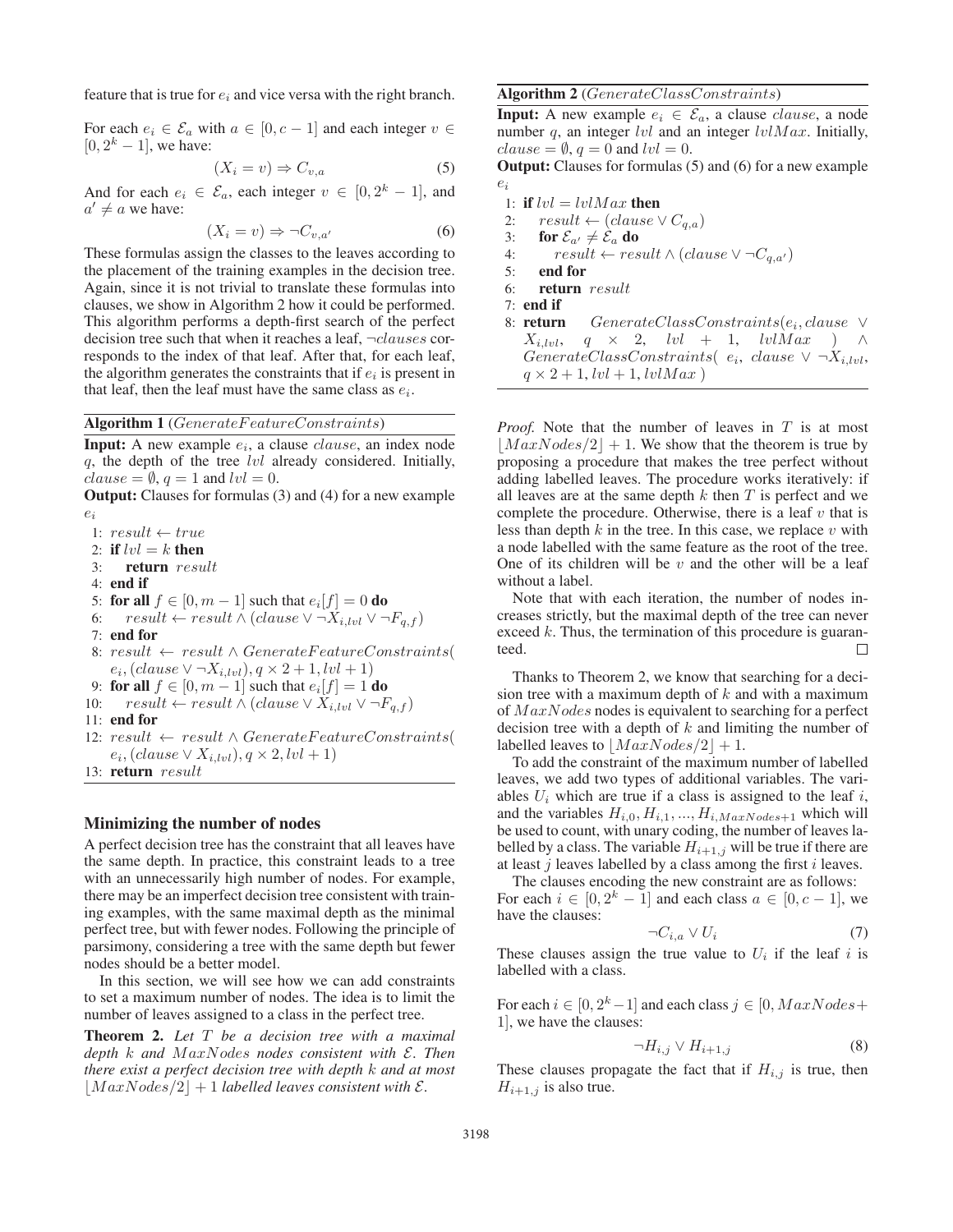For each  $i \in [0, 2<sup>k</sup> - 1]$  and each class  $j \in [0, MaxNodes +$ 1], we have the clauses:

$$
\neg U_i \lor \neg H_{i,j} \lor H_{i+1,j+1} \tag{9}
$$

These clauses increase the value of  $H_{i+1}$  by one if  $U_i$  is true. Thus  $H_{i+1,j}$  is true if there is at least j leaves labelled by class among the  $i$  first leaves.

Finally, we assign the start and end of the counter  $H$ :

$$
\neg H_{2^{k+1}, \lfloor MaxNodes/2 \rfloor + 2} \land H_{0,0} \tag{10}
$$

The first assignment prohibits having more than  $|MaxNodes/2| + 1$  leaves, so  $MaxNodes$  nodes. The second assignment sets the counter to 0.

Proposition 1. *The formula for inferring a decision tree of depth* k *(and a specific number of nodes) from* n *training examples with* m *features clustered in* c *classes requires*  $O(2^k \times (n+m+c))$  *literals, and*  $O(2^k \times (m^2+m\times n+c))$ *clauses.*

*Proof.* By inspection of the constraints proposed in this section.

It can be noted that the number of literals and clauses, whether the maximum number of nodes is specified or not, is of the same order of magnitude. However, finding a tree with a minimum number of nodes will take more time because it requires us to search for this number through a dichotomous search.

## Incremental Inference

To alleviate the complexity associated with large sets of training examples, we propose an approach which, instead of attempting to process all the training examples  $\mathcal E$  at once, iteratively infers a decision tree from their subset (initially it is an empty set) and uses active inference to refine it when it is not consistent with one of the training examples. While active inference usually uses an oracle capable of determining to which class an example belongs, we assign this role to the training examples  $\mathcal E$ . Even if such an oracle is restricted because it cannot guess the class for all possible input features, we can demonstrate that it leads to an efficient approach for passive inference from training examples. The approach is formalized in Algorithm 3. Note that this algorithm can easily be used to find a perfect decision tree with a minimal depth. To do this, we can just start with  $k = 0$ , and increment  $k$  until a solution is found. When the minimum depth  $k$  is found, we can search among all the decision trees with a minimum depth  $k$ , the one with the least node by calling this algorithm dichotomously with  $MaxNodes$  between 1 and  $2^{k+1} - 1$ .

Theorem 3. *Algorithm 3 returns a decision tree consistent with* E *with at most* M axNodes *nodes and with maximum depth* k *if it exists.*

*Proof.* If the algorithm returns a decision tree, it means that the condition of line 4 holds:  $T$  is consistent with  $\mathcal{E}$ . Moreover, because  $T$  is a solution for the Boolean formula  $C$  then

### Algorithm  $3$  (*InferDecisionTree*)

**Input:** The maximum depth  $k$  of the tree to infer, the maximal number  $MaxNodes$  of nodes of the tree to infer, the set of training examples  $\mathcal E$  partitioned into c classes  $\mathcal E_0, ..., \mathcal E_{c-1}$ . **Output:** A decision tree consistent with  $\mathcal{E}$  with at most  $MaxNodes$  nodes and with maximum depth  $k$  if it exists.

- 1:  $C$  ← formulas (1) and (2)
- 2: while  $C$  is satisfiable do
- 3: Let  $T$  be a decision tree of a solution of  $C$
- 4: if  $\mathcal{E} \subseteq T$  then
- 5: return T
- 6: end if
- 7: Let  $e \in \mathcal{E}_a$  be an example mislabeled by  $T$
- 8:  $C \leftarrow C \wedge GenerateFeatureConstraints$  $(e, \emptyset, 1, 0) \wedge GenerateClassConstraints$  $(e, \emptyset, 0, 0, k, a)$
- 9: if  $MaxNodes$  is defined then
- 10:  $C \leftarrow C \wedge C'$  where C' is a set of clauses described by formulas (7), (8), (9) and (10).
- 11: end if
- 12: end while
- 13: return "No solution"

 $T$  is a decision tree with at most  $MaxNodes$  nodes and with maximum depth  $k$ .

If the algorithm returns "No solution", it means that the formula  $C$  is unsatisfiable, and there is no decision tree consistent with  $\mathcal E$  with at most  $MaxNodes$  nodes and with the maximum depth  $k$ .

The termination of the algorithm is guaranteed by the fact that at each iteration, a new example of  $\mathcal E$  is considered. Thus, when all examples will be considered, we know that the condition of line 4 will be true.  $\Box$ 

### Benchmarks

We have presented two algorithms to solve two different problems. The first algorithm, denoted  $DT$  depth, finds a perfect decision tree of minimal depth. It uses Algorithm 3 without defining  $MaxNodes$ . The value of k is initially 1, and while the algorithm is not finding a solution the value  $k$ is increased. The second algorithm, denoted  $DT\_size$ , minimizes the depth of the tree and the number of nodes. It starts by applying  $DT\_depth$  to learn the minimum depth k required to find a decision tree consistent with the training examples. Then it performs a dichotomic search on the number of nodes allowed between 1 and  $2^{k+1} - 1$  to find a decision tree with a minimal number of nodes.

Our two algorithms were implemented<sup>1</sup> in C++ calling the SAT solver MiniSAT (Eén and Sörensson 2003) and we ran experiments on Ubuntu with Intel<sup>®</sup> Core™ CPU i7-2600K @ 3.40GHz and we limit the memory usage to 2 GB.

We compared our algorithms with the one of Bessiere, Hebrard, and O'Sullivan (2009), denoted DT2, and the one of Narodytska et al. (2018), denoted DT1. We refer to the

<sup>1</sup> See https://github.com/FlorentAvellaneda/InferDT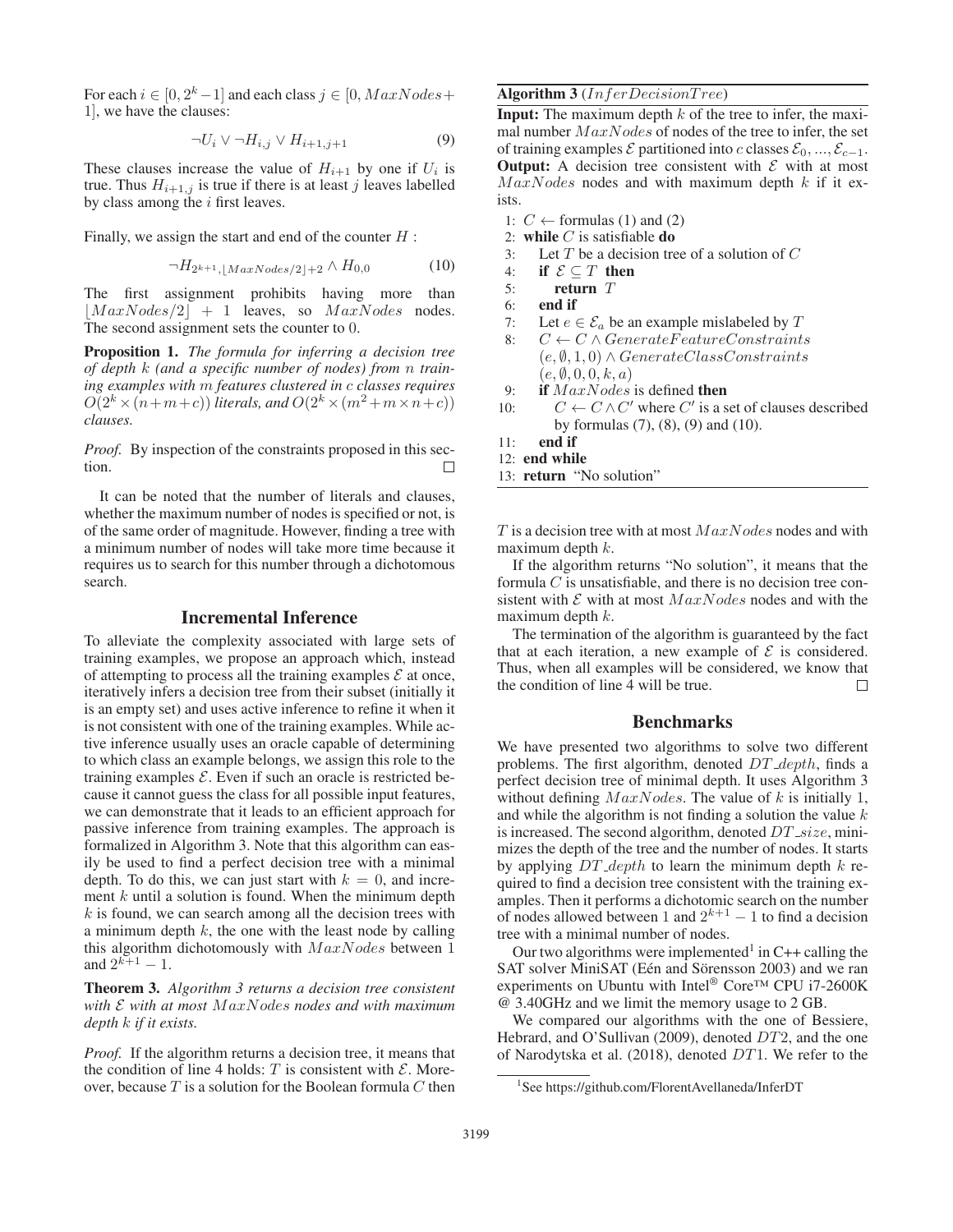results they have published. Note that the characteristics of the machines and tools they used are similar to ours or even better for DT1 which uses Intel® Xeon™ 3.50GHz processor with a 2009 SAT solver. Note that additional benchmarks are available at https://github.com/FlorentAvellaneda/ InferDT.

# The "Mouse" dataset

Our first experiment was performed on the "Mouse" dataset that the authors Bessiere, Hebrard, and O'Sullivan shared with us. This dataset has 70 examples and 45 Boolean features and has the advantage of having been used with both algorithm DT1 and DT2. In Table 1, we compare the time and accuracy for different algorithms. Each entry in rows  $DT\_size$  and  $DT\_depth$  corresponds to the average over 100 runs. The first columns correspond to the name of each algorithm used. The next four columns correspond to inferring a decision tree from the whole dataset. The last column corresponds the 10-fold cross-validations.

| Algo                 | Time(s) | expl | n | acc.  |
|----------------------|---------|------|---|-------|
| DT2                  | 577     | 70   |   | 83.8% |
| DT1                  | 12.9    | 70   |   | 83.8% |
| $DT_size$            | 0.07    | 37   |   | 83.5% |
| $DT\_\mathit{depth}$ | 0.02    | 33   |   | 85.8% |

Table 1: Benchmark for "Mouse" dataset.

By analyzing Table 1, we can notice that our incremental approach is very efficient on this dataset. Only 37 examples for  $DT\_size$  and 33 examples for  $DT\_depth$  were used to build an optimal decision tree consistent with the entire dataset. Note that even if we disable the incremental approach and consider the 70 examples in the SAT formula, our approach is still much faster than DT1 and DT2 with a resolution time of about 90 ms. We could not compare the accuracy because this data is missing in the two respective papers for DT2 and DT1.

# The "Car" dataset

Another dataset provided to us and used by the authors Bessiere, Hebrard, and O'Sullivan and Narodytska et al. is "Car". This dataset is much more complicated with 1728 examples and 21 Boolean features. To the best of our knowledge, no algorithm has been able to infer an optimal decision tree consistent with the entire dataset. The approach used by the authors Narodytska et al. simplifies the dataset by considering only 10% of the data. Thus, they can infer an optimal decision tree consistent with the 10% of the data selected in 684 sec. Table 2 compares the results of different algorithms. Each entry in rows  $DT\_size$  and DT\_depth corresponds to the average over ten runs. The first four columns correspond to inferring a decision tree from the whole dataset. The last column corresponds the 10 fold cross-validations.

| Algo        | Time(s) | expl |       | acc.  |
|-------------|---------|------|-------|-------|
| DT 1        | 684     | 173  | 23.67 | 55%   |
| $DT_size$   | 217     | 635  | 143   | 98.8% |
| $DT\_depth$ | 127     | 603  | 511   | 98.8% |

Table 2: Benchmark for "Car" dataset.

We can see in Table 2 that out of 1727 examples in the "Car" dataset, our incremental approach uses less than half of it. Although this number is still much higher than the number of examples used by the algorithm  $DT1$ , we can see that our algorithms run faster. Moreover, since our algorithms ensure that the resulting decision trees are consistent with all training examples, we can see that the accuracy remains very high compared to the DT1 algorithm which randomly considers only 10% of training examples.

#### Other datasets

As mentioned in the introduction of this paper, there is a series of algorithms that address a different but very similar problem to ours: inferring a decision tree with a given depth such that the total classification error on the training examples is minimal. In this section, we compare our results against these algorithms. The datasets we used are extracted from the paper of Verwer and Zhang (2019) and are available at *https://github.com/SiccoVerwer/binoct*. Table 4 shows respectively for each dataset used, the number of examples given, the number of features, the number of features when converted to Boolean and the number of classes.

| Dataset       |     | features | Boolean features | classes |
|---------------|-----|----------|------------------|---------|
| iris          | 113 |          | 114              |         |
| Monks-probl-1 | 124 |          |                  |         |
| Monks-probl-2 | 169 |          |                  |         |
| Monks-probl-3 | 92  |          |                  |         |
| wine          | 178 |          | 1276             |         |
| balance-scale | 625 |          | 20               |         |

Table 4: Characteristics of the used datasets.

Each dataset corresponds to a 5-fold cross-validation. Verwer and Zhang compare their approach  $BinOCT^*$  to two other approaches. The first one is CART (Breiman et al. 1984), run from sciki-learn with its default parameter setting but with a fixed maximum depth of the trees generated, and the second one is OCT from Bertsimas and Dunn (2017). The depth of trees used is between 2 and 4, but we report in Table 3 the best value among the three depths tested.

It should be noted that only 6 of the 16 datasets present in the Verwer and Zhang paper could be solved. The reason is that the decision trees consistent with some datasets are too large and deep to be inferred. In contrast to the algorithms to which we compare ours, we cannot set a maximum tree depth value because all examples must be correctly classified by the tree we infer.

Note that in Table 3, our algorithms  $DT_-depth$  and  $DT\_size$  are very fast even when the trees to be inferred are large. In fact, for the dataset "balance-scale", our algorithms infer decision trees of depth 8 while the other studies limit the depth of the tree to 4.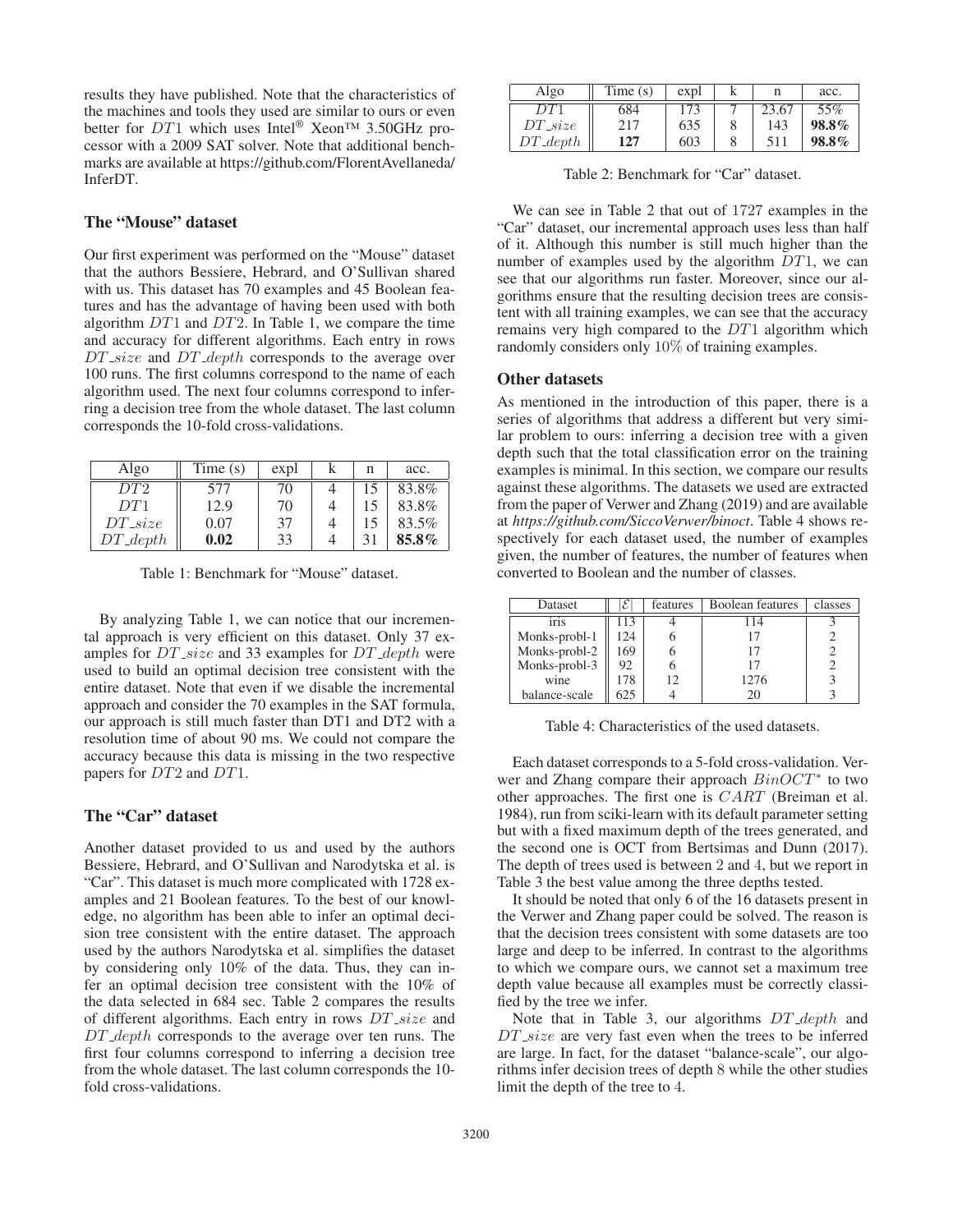|               | $DT\_\mathit{depth}$ |          | $DT\_size$ |         |          | $BinOCT^*$ | CART     | OCT      |          |
|---------------|----------------------|----------|------------|---------|----------|------------|----------|----------|----------|
| Dataset       | time(s)              | acc.     | k          | time(s) | acc.     | n          | acc.     | acc.     | acc.     |
| iris          | 0.018                | 92.9%    | 3          | 0.03    | 93.2%    | 10.6       | $98.4\%$ | 92.4%    | 93.5%    |
| Monks-probl-1 | 0.024                | 90.3%    | 4.4        | 0.08    | $95.5\%$ | 17         | 87.1%    | 76.8%    | 74.2%    |
| Monks-probl-2 | 0.19                 | 70.2%    | 5.8        | 9.1     | 74.0%    | 47.8       | 63.3%    | 63.3%    | 54.0%    |
| Monks-probl-3 | 0.03                 | 78.1%    | 4.8        | 0.21    | 82.6%    | 23.4       | 93.5%    | $94.2\%$ | $94.2\%$ |
| wine          | 0.6                  | 89.3%    | 3          | 1.2     | 92.0%    | 7.8        | 92.0%    | 88.9%    | $94.2\%$ |
| balance-scale | 50                   | $93.0\%$ | 8          | 183     | 92.6%    | 268        | 78.9%    | 77.5%    | 71.6%    |
| Average       |                      | 85.6%    |            |         | 88.3%    |            | 85.5%    | 82.18%   | 81.1%    |

Table 3: Benchmark comparing algorithms  $DT\text{-}depth$ ,  $DT\text{-}size$ ,  $BinOCT^*$ ,  $CART$  and  $OCT$ .

Concerning the accuracy of the trees we inferred, it seems that when the depth is small  $(< 5)$  accuracy is similar for all approaches. However, when the depth is bigger, then our algorithms obtain higher accuracy. The most obvious example is the dataset balance-scale where we got 93% accuracy compared to 78.9% for  $BinOCT^*$ .

### Artificial dataset

In this last experiment, we evaluated the time required to infer a decision tree according to the number of learning examples as well as the ability of our algorithms to find decision trees equivalent to the models used to generate the learning examples. To carry out this experiment, we randomly generated 1000 decision trees of a depth 5, with 10 features and 2 classes. We call these trees "generators", and we used them to randomly generate learning examples and check if the models we inferred are equivalent to these generators. We compare our two algorithms to the well-known heuristics *C4.5* (Quinlan 2014) implemented in the Weka tool (Witten et al. 2016) under the name of *J48*. Since we evaluated the percentage of inferred trees equivalent to generators, we deactivated the post-pruning, the MDL correction and the minimum number of instances per leaf in *J48*.

In Figure 2, we depict with solid lines the average time used to infer a decision tree and with dotted lines the percentage of inferred trees equivalent to generators.



Figure 2: Chart of the average time and accuracy percentage.

In accordance with the principle of parsimony, our algorithms require fewer learning examples than the heuristic

approach to infer models that are equivalent to generators. In addition, it is notable that the inference time of our algorithms becomes almost constant when a sufficient number of learning examples are provided. Thus, we find that our  $DT_{depth}$  algorithm is faster than the  $J48$  heuristic when the number of learning examples exceeds 1800, even though with this number of learning examples *J48* has only an 80% chance of inferring trees equivalent to the generators.

# **Conclusion**

We have presented a method that can infer an optimal decision tree for two definitions of optimality. The first definition states that a decision tree consistent with the training example is optimal if it has a minimum depth. The second definition of optimality adds the constraint that the tree, in addition to having a minimum depth, must also have a minimum number of nodes. Although this optimal decision tree inference problem is known to be NP-complete, we proposed an efficient method to solve it.

Our first contribution is an efficient SAT formulation that allows us to infer perfect decision trees for a fixed depth consistent with training examples. We have shown that considering depth as a criterion of simplicity allows a more efficient SAT formula based on a binary coding of the positions of the nodes in the tree. We have also shown how to add constraints in order to set the maximum number of nodes. In this case, the inferred decision tree will no longer necessarily be a perfect tree.

Our second contribution addressed the scalability issue. The previous approach using SAT solver has the disadvantage that the execution time increases significantly with the number of training examples. Thus, we proposed an approach which does not process all the examples at once, instead it does it incrementally.

We evaluated our algorithms using various experiments and compared the execution time and quality of decision trees with other optimal approaches. Experimental results show that our approach performs better than other approaches, with shorter execution times, better prediction accuracy and better scalability. In addition, our algorithms have been able to process datasets for which, to the best of our knowledge, there are no other inference methods capable of producing optimal models consistent with these datasets.